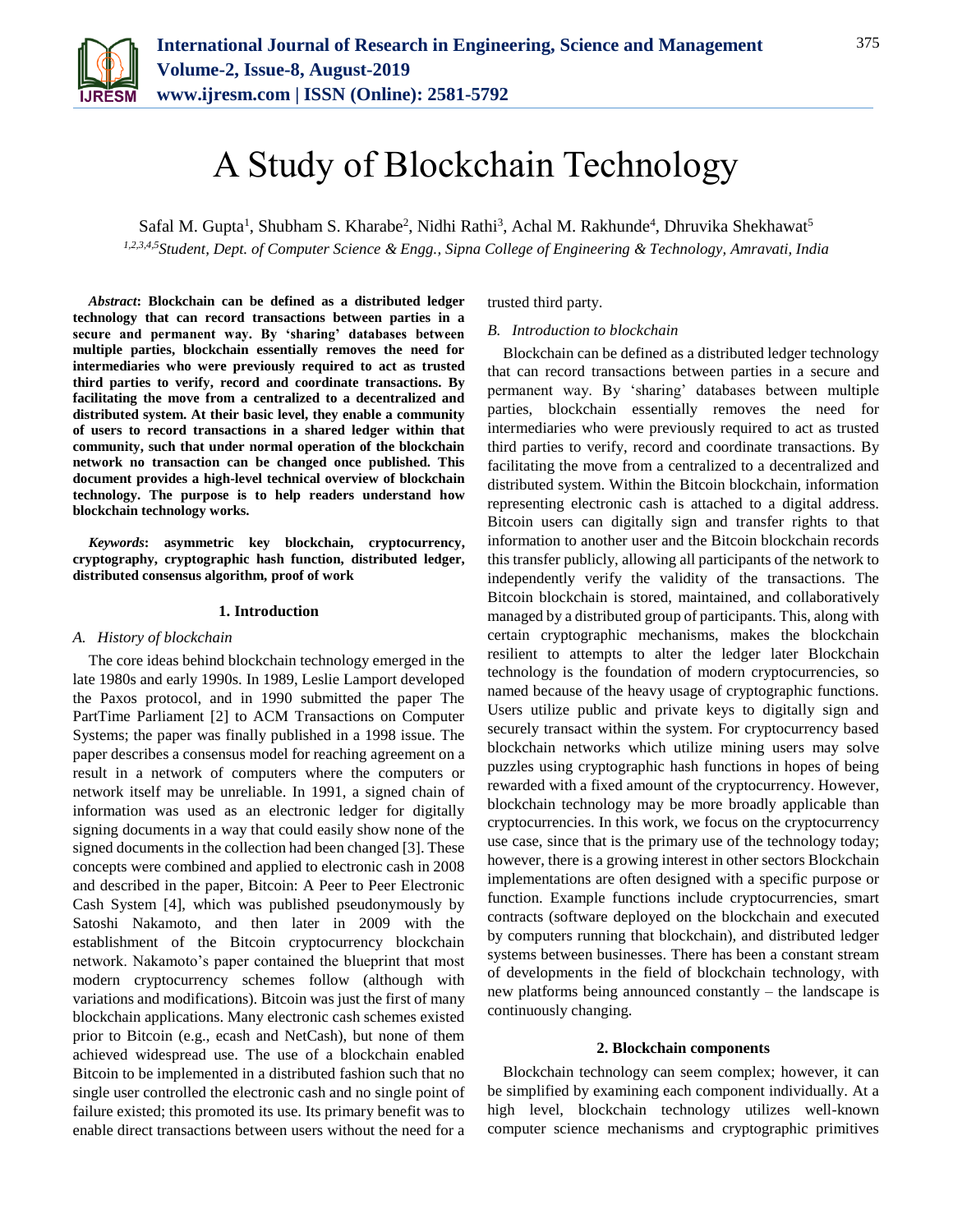(cryptographic hash functions, digital signatures, asymmetrickey cryptography) mixed with record keeping concepts (such as append only ledgers). This section discusses each individual main component: cryptographic hash functions, transactions, asymmetric-key cryptography, addresses, ledgers, blocks, and how blocks are chained together.

| Table 1                                                        |
|----------------------------------------------------------------|
| Examples of Input Text and Corresponding SHA-256 Digest Values |

| <b>Input Text</b> | SHA-256 Digest Values                            |
|-------------------|--------------------------------------------------|
|                   | 0x6b86b273ff34fce19d6b804eff5a3f5747ada4eaa22f1d |
|                   | 49c01e52ddb7875b4b                               |
|                   | 0xd4735e3a265e16eee03f59718b9b5d03019c07d8b6c5   |
|                   | 1f90da3a666eec13ab35                             |
| Hello, World!     | 0xdffd6021bb2bd5b0af676290809ec3a53191dd81c7f70  |
|                   | a4b28688a362182986f                              |

Since there are an infinite number of possible input values and a finite number of possible output digest values, it is possible but highly unlikely to have a collision where  $hash(x) =$ hash(y) (i.e., the hash of two different inputs produces the same digest). SHA-256 is said to be collision resistant, since to find a collision in SHA-256, one would have to execute the algorithm, on average, about 2128 times (which is 340 undecillions, or more precisely 340, 282, 366, 920, 938, 463, 463, 374, 607, 431,768, 211, 456; roughly 3.402 x 1038).

## **3. Literature survey**

- 1. Bitcoin by far the most well-known application of blockchain is Bitcoin. It could be argued that blockchain got so well-known because of Bitcoin. Just to make sure everyone is on the same page: Bitcoin is a crypto valuta. The first valuta with no bank and/or nation behind it to organize and maintain it.
- 2. Bit nation Called into life by Susanne Tarkowski Tempelhof on July 14, 2014. Tempelhof's father was stateless for a decade, which brought her interest into this field. She has spent her life till now studying the topic of 'nongeographically contingent governance service aggregators'. With the launch of Bitcoin, she realized she possibly could make her dream true, of 'providing more services than just health insurance, but also things like education and security, through networks of local subcontractors'. Bit nation offers the same services as those provided by traditional governments, but in a geographically unbound way. Any individual from around.
- 3. Energy reserve supply market As reported in Computable, power Grid Operator Tennet started a pilot in 2017, to investigate whether blockchain technology can help increase the number of decentralized energy parties on the balancing market. This pilot is a cooperation between Tennet, energy market Vandebron and technology parner IBM. Tennet bears responsibility for the balance on the Dutch energy network. In order to be able to deliver on a continuous base, supply and demand have to be in balance 24/7. Generally, the conventional ways of gaining power are

easier to balance everything out. However, with an ever increasing part of the energy originating from sustainable energy, it is getting harder and harder to maintain the balance. The idea behind this pilot is that Vandebron delivers energy from recharging electric cars. IBM created a solution based on blockchain which links small batteries to the larger system of Tennet.



Fig. 1. How blockchain technology works

# *Where can Blockchain be used?*

The Blockchain is ideal for what are known as smart contracts. Smart contracts define the rules and penalties around a specific agreement in the same way as traditional contracts do. However, the big difference is that smart contracts automatically enforce those obligations. The contracts are coded so that they are discharged on the fulfillment of specific criteria.

- 1. *A warranty claim:* Usually settling warranty claims is expensive, time-consuming and often difficult for those making the claim. It is possible to implement smart contracts using Blockchain that will inevitably make the process a lot easier.
- 2. *Derivatives:* Derivatives are used in stock exchanges and are concerned with the values of assets. Smart contracts in the trading of stocks and shares could revolutionize current practices by streamlining, automating and reducing the costs of derivatives trading across the industry.
- 3. *The Internet of Things (IoT):* The Internet of Things (IoT) is the network of physical devices, vehicles and other items embedded with software, actuators, sensors, software and network connectivity, connected to the Internet. All of those features enable such objects to collect and exchange data. Blockchain and its smart contracts are ideal for this.
- 4. *Identity verification:* Too much time and effort is currently wasted on identity verification. Using the decentralization of Blockchains, the verification of online identity will be much quicker. Online identity data in a central location will vanish with the use of the Blockchain smart contracts. Computer hackers will no longer have centralized points of vulnerability to attack. Data storage is tamper-proof and incorruptible when backed by Blockchain.

## **4. Applications of blockchain**

1. A bitmortgage, some sort of market for mortgages The